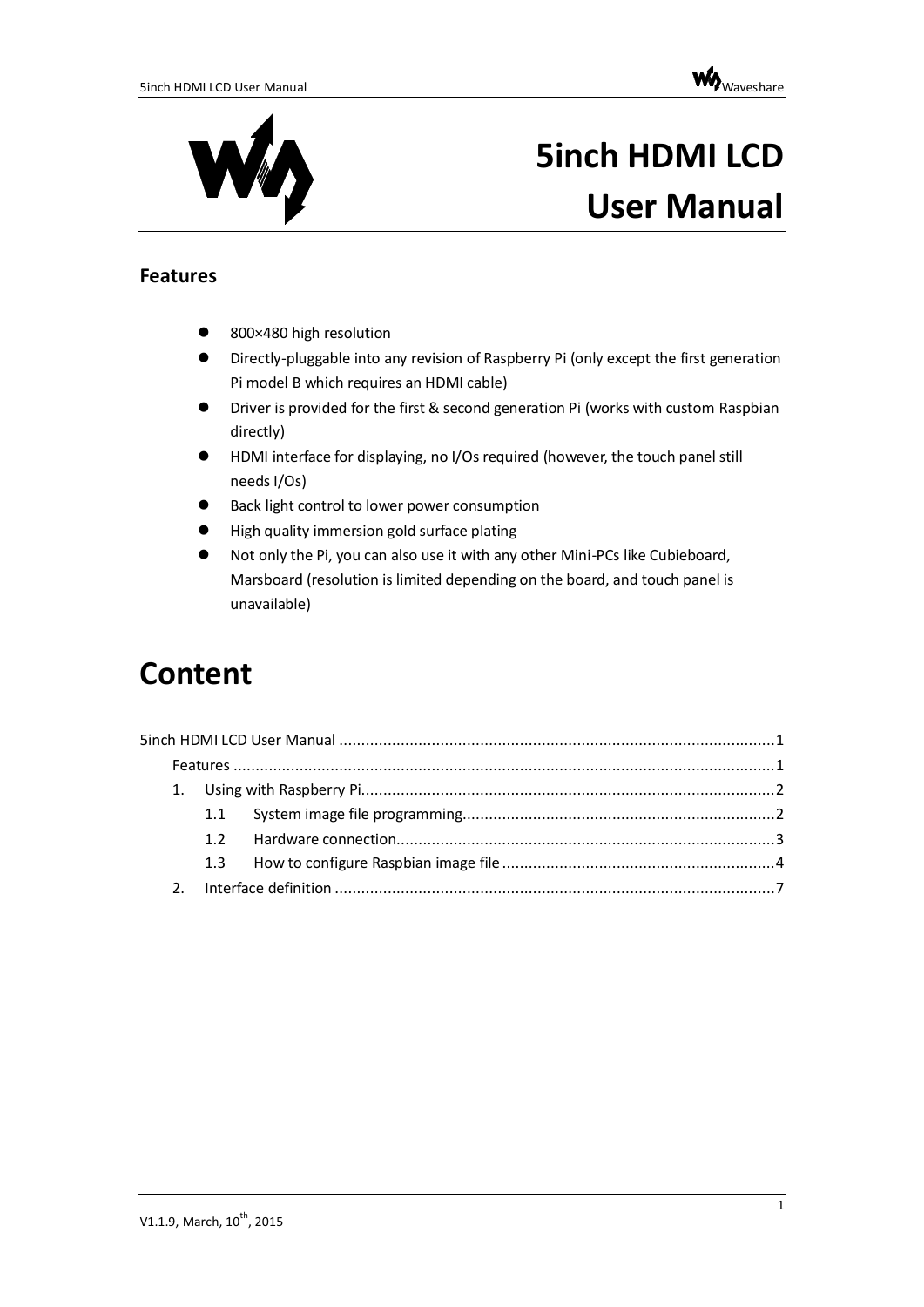### <span id="page-1-0"></span>**1. Using with Raspberry Pi**

#### <span id="page-1-1"></span>**1.1 System image file programming**

In order to use the LCD with Raspberry Pi, you should configure the original system first. Of course, you can program a ready-to-use system image file to your Raspberry Pi board as well. In this section, we present the steps of image programming by taking the ready-to-use system image file programming as an example. And Sectio[n 1.3](#page-3-0) describes how to configure original system.

- 1) Copy the file with the expansion name .img under the direction of IMAGE to your PC. (Under the direction of IMAGE, there are three system image files for Raspbian system, PIDORA system, and Raspbmc system respectively. And all of these file are in the expansion name of .img)
- 2) Format your TF card with the SDFormatter.exe. **Notices: The capability of TF card in used here should be more than 4GB. In this operation, a TF card reader is also required, which has to be purchased separately.**
- 3) Start the Win32DiskImager.exe, and select the system image file copied into your PC, then, click the button **Write** to program the system image file.

| Win32 Disk Imager                                              | $\mathbf{x}$<br>$\blacksquare$ |  |  |  |  |  |
|----------------------------------------------------------------|--------------------------------|--|--|--|--|--|
| Image File                                                     | Device                         |  |  |  |  |  |
| [1:1]<br>/:/install/raspberrypi/2013-05-25-wheezy-raspbian.img |                                |  |  |  |  |  |
| Сору<br>MD5 Hash:<br>Progress                                  |                                |  |  |  |  |  |
|                                                                |                                |  |  |  |  |  |
| Write<br>Read<br>Version: 0.8<br>Cancel<br>Waiting for a task. | Exit<br>лÍ                     |  |  |  |  |  |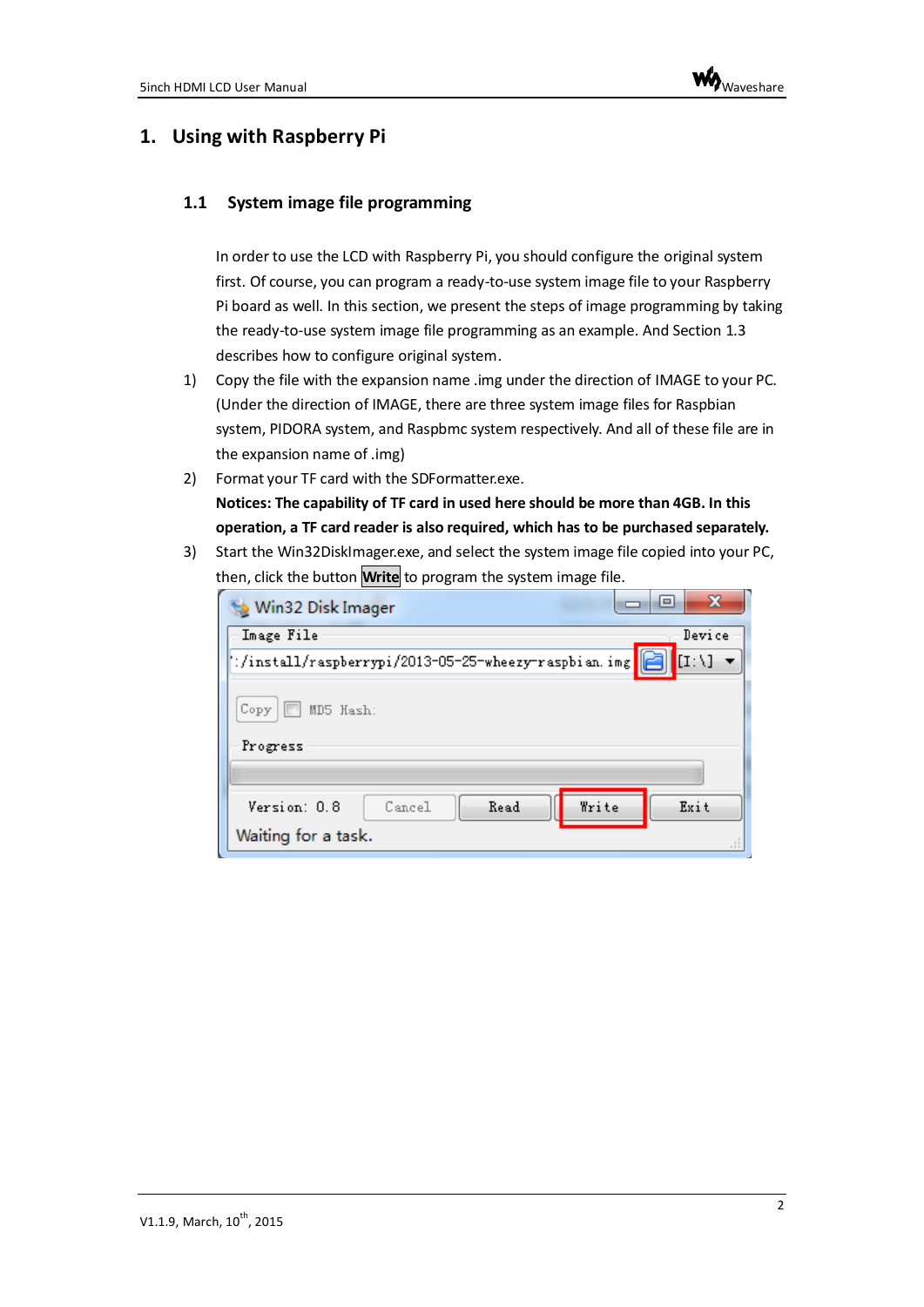#### <span id="page-2-0"></span>**1.2 Hardware connection**

1) GPIO connection

a) Raspberry Pi Model A+ connection

Raspberry Pi Model A+ has 40 pins expanded GPIO header, while HDMI screen has 26 pins expanded header. The screen's pins must connect to the Pi's corresponding pins. The pins on Raspberry Pi Model A+ for screen connection are marked with red box as shown below.



b) Raspberry Pi Model B+/Raspberry Pi 2 Model B connection

Raspberry Pi Model B+/Raspberry Pi 2 Model B has 40 pins expanded GPIO header, while HDMI screen has 26 pins expanded header. The screen's pins must connect to the Pi's corresponding pins. The pins on Raspberry Pi Model B+/Raspberry Pi 2 Model B for screen connection are marked with red box as shown below.

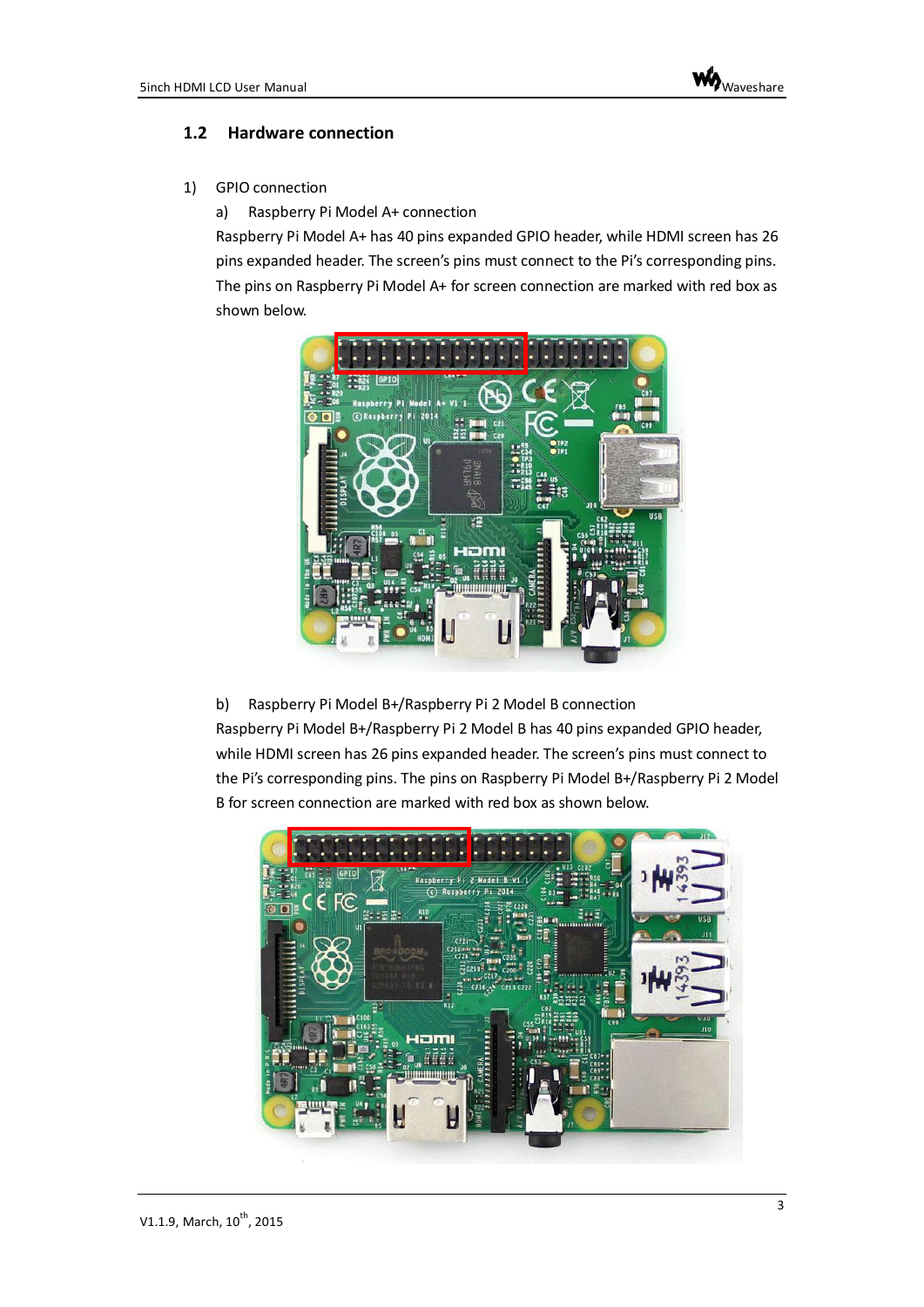#### 2) HDMI connection

Plug the HDMI connector in the HDMI interfaces of screen and main board.



#### <span id="page-3-0"></span>**1.3 How to configure Raspbian image file**

It is recommended to employ the ready-to-use system image file under the direction of /IMAGE/5inch\_HDMI\_Raspbian .img. The relative operations are presented in Section [1.1.](#page-1-1)

The Raspbian image file downloaded from official website need further configurations before use. If you want to apply the original system image file, please read the following sections.

#### **1.3.1 Display parameter configuration**

1) Enter the system terminal. Connect a keyboard and a HDMI displayer to the Raspberry Pi, and switch to HDMI display mode, then you can enter the Graphic User Interface directly to perform operations. Also, you can control the Raspberry Pi via network or serial communication, if no HDMI displayer and keyboard are in used.

```
2) Modify the file /boot/config.txt
    Enter the command listed below:
    pi@raspberrypi ~ $sudo nano /boot/config.txt
    Make the modification as follows:
    # uncomment if hdmi display is not detected and composite is being output
    hdmi force hotplug=1
```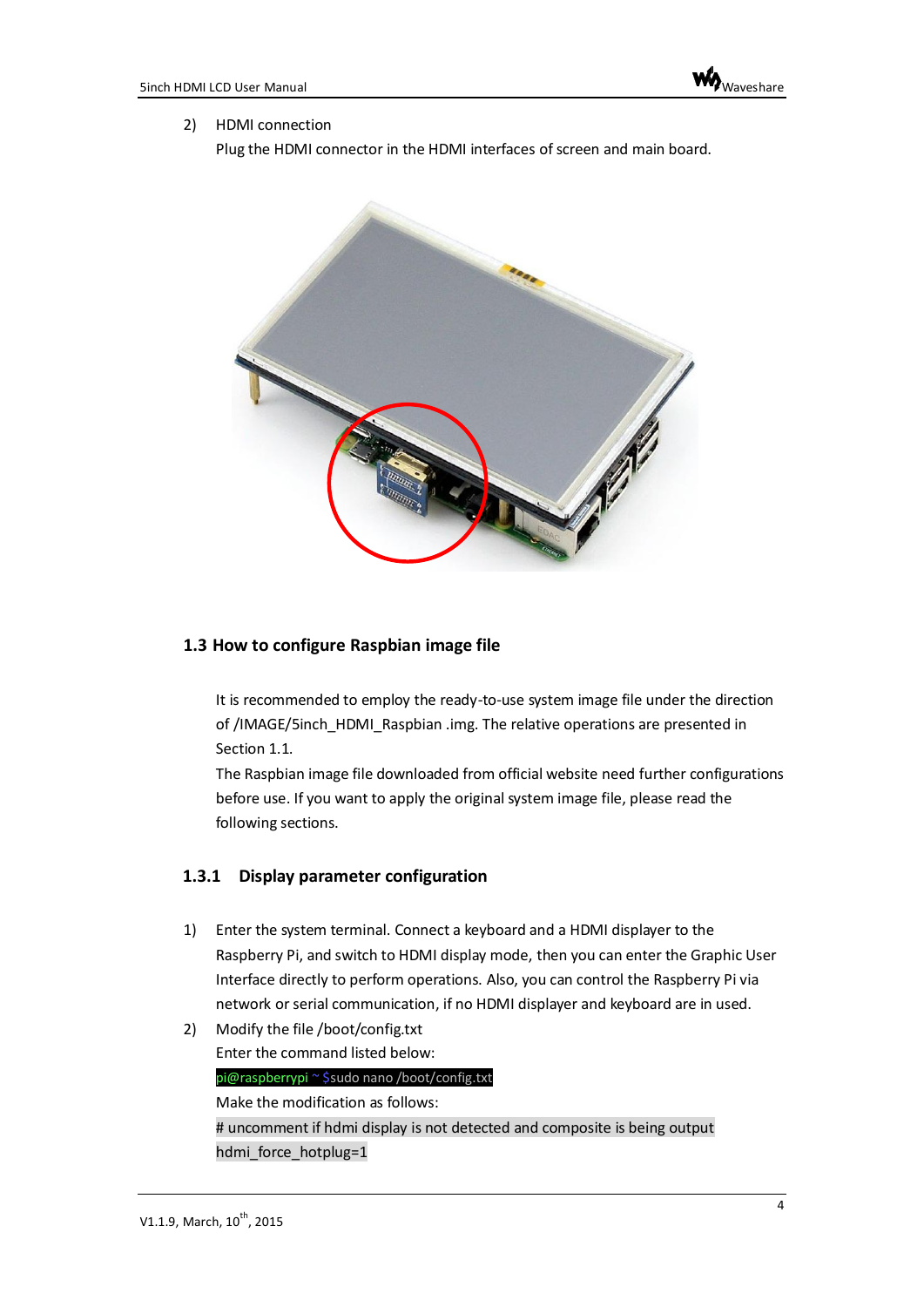

# uncomment to force a specific HDMI mode (here we are forcing 800x480!) hdmi\_group=2 hdmi mode=1 hdmi mode=87 hdmi\_cvt 800 480 60 6 0 0 0

start\_file=start\_x.elf fixup\_file=fixup\_x.elf #gpu mem=128

#### **1.3.2 Touch parameter configuration**

1) Copy the file \software\5inch\_HDMI\_LCD.tar.gz to any position you want in the Raspberry Pi system via network or U disk. And then, enter the command listed below:

|                                          | pi@raspberrypi~\$tar xvf 5inch_HDMI_LCD.tar.gz |
|------------------------------------------|------------------------------------------------|
| pi@raspberrypi ~ \$cd 5inch_HDMI_LCD/    |                                                |
| pi@raspberrypi ~ \$sudo ./5inch_HDMI_LCD |                                                |

2) Restart the system, then the touch screen is ready to use.

#### **1.3.3 Screen touch calibration**

1) Install the screen touch calibration Demo: pi@raspberrypi ~ \$cd 5inch\_HDMI\_LCD/

pi@raspberrypi ~ \$sudo dpkg -i -B xinput-calibrator\_0.7.5-1\_armhf.deb

- 2) Enter the command listed below: pi@raspberrypi ~ \$su pi pi@raspberrypi ~ \$DISPLAY=:0.0 xinput\_calibrator
- 3) When the calibration finished, the new calibration data will be displayed in the terminal.



Please get these data (marked with a red box) for future use.

4) Enter the following command:

```
pi@raspberrypi ~ $sudo mkdir /etc/X11/xorg.conf.d
pi@raspberrypi ~ $sudo nano /etc/X11/xorg.conf.d/99-calibration.conf
```
5) Paste the data you get in step 3 into the terminal.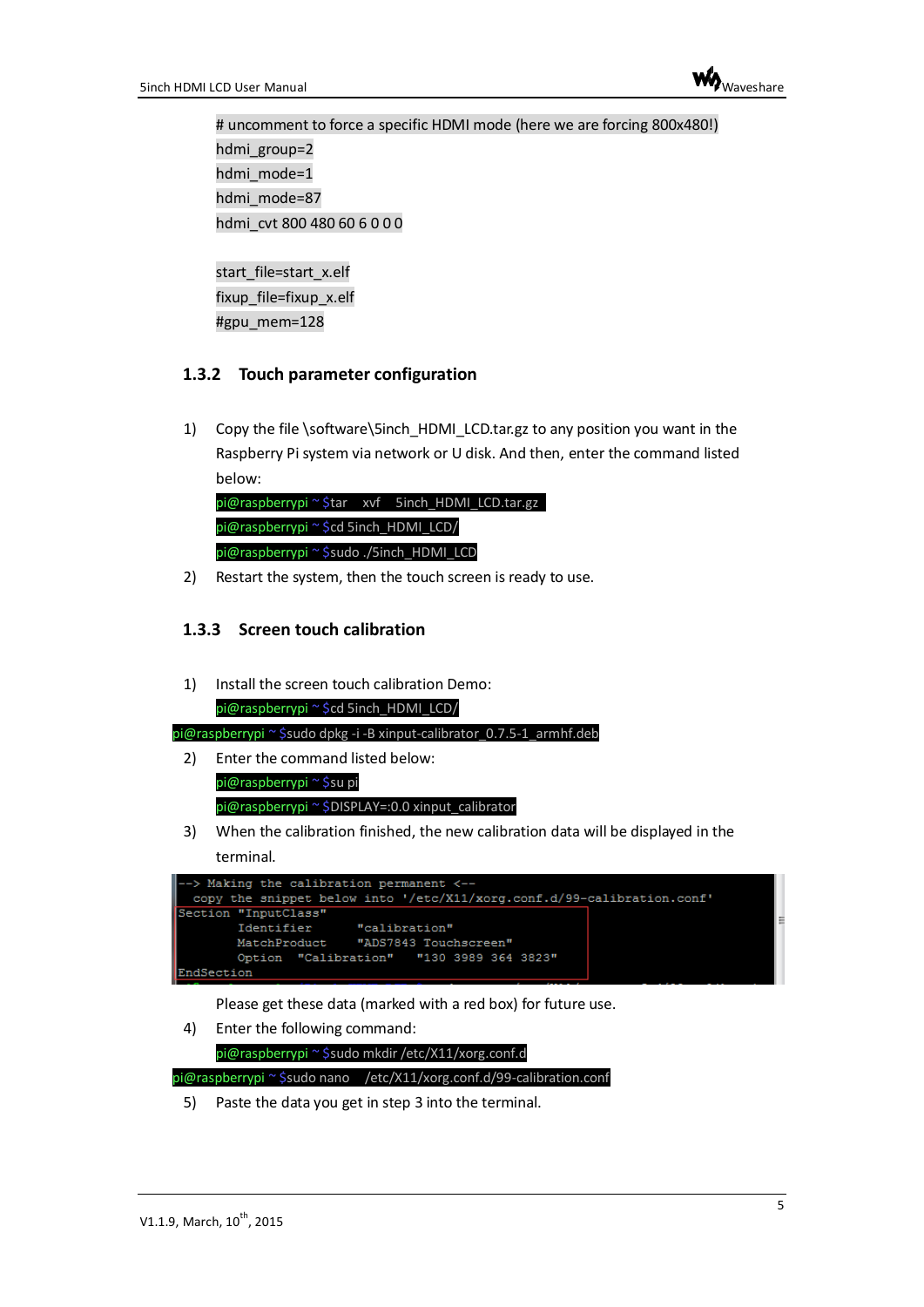



Press the keys **Ctrl+X**, then select the option **Y** and press the key **Enter** to save the modification and exit.

6) Enter the command for system rebooting: pi@raspberrypi~\$sudo reboot The touch configuration will be valid after rebooting the system.